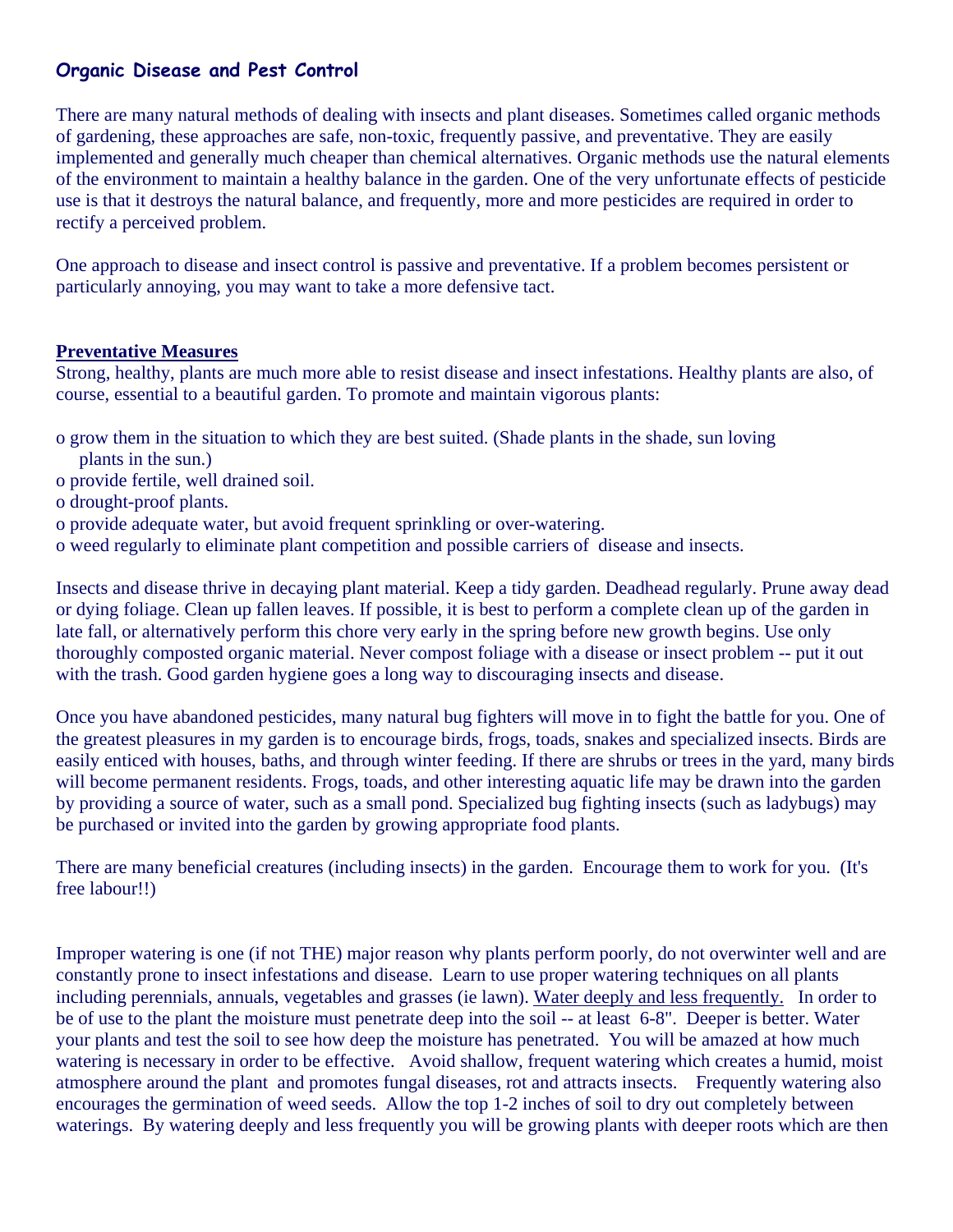more able to withstand drought, winter temperatures and also diseases and pests.

# **Defensive Alternatives**

Sometimes despite best efforts, insects or disease attacks a perennial, and it may be necessary to take some type of action. Warning - Don't read this if you are faint of heart.

# **Slugs**

Slugs are perhaps the most persistent and despised garden pest. Slugs prefer moist shady situations, but can retreat underground when the weather is hot. Most frequently, they emerge at night to feast on succulent foliage. Slugs can be controlled in a variety of ways. Barriers utilizing copper or aluminum strips, crushed egg shells, wood ash or lime can be laid to surround vulnerable plants. Slugs with soft mushy bodies find these materials offensive and even deadly. Barriers are less effective than some other methods because the slug may be able to tunnel under the obstacle and still reach the plant.

Traps are reasonably effective for catching and killing slugs. Fill a small plastic margarine container with beer, or a mixture of water and a few pieces of dry dog food, and sink it into the ground to its lip. Slugs are attracted to the "drinking hole", fall in, and drown. Depending on the number of slugs, the traps should be emptied and refilled regularly. (Note that commercially prepared slug bait is very attractive to dogs, birds, and even children. It is, however, also highly toxic!)

**Diatomaceous Earth (DE)** - is a purchased product that works well at repelling slugs. This powder-like substance is actually tiny, almost microscopic silica which has been mined and milled from fossil remains. It kills slugs and many other bugs (including fleas) by mechanically cutting their body, thereby causing dehydration. "Natural" grades of DE are nontoxic to mammals, however DE may kill beneficial insects and therefore should be used with care in only localized problem areas. Apply a liberal dusting of DE to wet foliage, paying particular attention to the underside of leaves. Safer's has a new non-toxic Slug & Snail Bait which is easy to use and quite effective.

**Essential Slug-fighting Equipment** - One of the most effective alternatives for eliminating slugs (and the most gruesome perhaps) is the collect and kill method. This means handpicking and killing the creatures by stomping on them, or drowning them in a sealed container. Slugs can be collected late evening, early morning, and during or just after a rain shower. They can usually be found on the underside of leaves, and under logs or pieces of wood. A useful lure can be created by placing a board in the garden and collecting the slugs underneath it on a regular basis. If you are squeamish (as I am), don gloves, and using a butter knife or other blunt flat tool, knock the slugs into a container for subsequent final extermination.

Applied very early in the season, an ammonia soak can be very effective, particularly around Hosta. Combine 1 part ammonia with 20 parts water. Soak the soil surrounding Hosta and/or other perennials. The must be applied before plants have emerged from the ground and NEVER directly onto a plant.

# **Caterpillars, Aphids and Other Undesirable Insects**

Some larger insects such as caterpillars may be also be controlled by hand picking, but usually they are too small and too numerous. A similar but more effective alternative is the shake and destroy method. Spread newspaper or scrap cloth under the plant. Then shake the plant vigorously, dislodging the bugs and hopefully dashing them to the ground. Carefully gather up the groundcover and burn, soak in water, or dispose of in a tightly sealed garbage bag.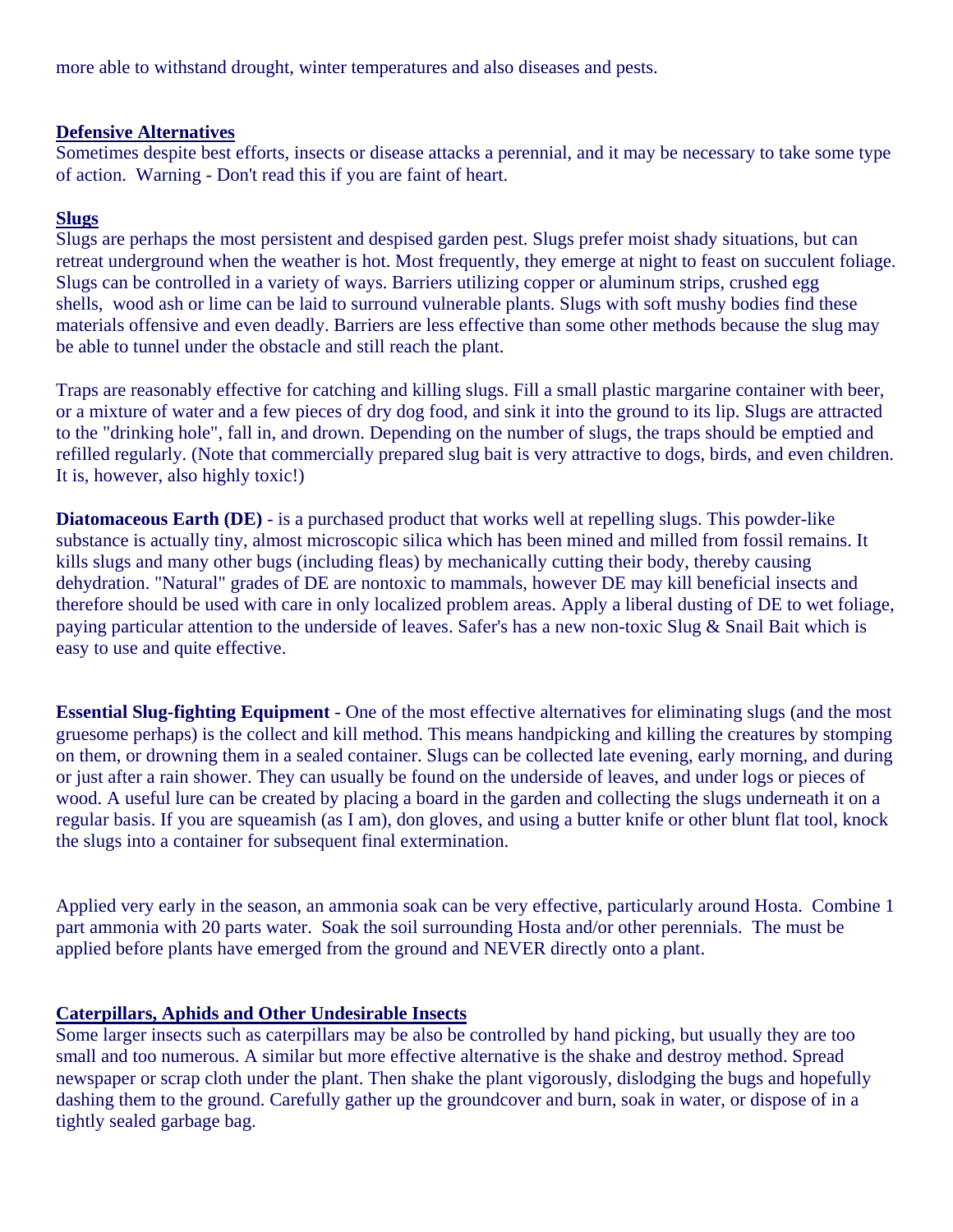Sometimes bugs can be blasted away with a steady stream of water. If using this method, make sure the spray is hitting the underside of the leaves. The water jet method works best if used on a regular basis -- even daily - during periods of high infestation.

The most popular methods for controlling bugs are sprays, and there are many effective home remedies. Most are cheap, safe, and easy and convenient to use. Following are some recipes that I use on persistent bugs. If one recipe does not appear to be effective, try another or slightly change the ingredients.

### **Basic Soap Spray**

Quart hand sprayer filled with warm water Add a squirt of non-detergent soap such as Ivory or baby shampoo Do not use detergent as this could harm your plants.

#### **Additions to the Basic Soap Spray**

It is most convenient to prepare additives in larger quantities and store the mixture for future use in a glass container, such as a small jam jar. When using the mixture, just add a teaspoon to your quart container of basic soap spray. It is best to test the mixture on one or two leaves before spraying the entire plant, to ensure that no leaf damage will result.

1. Oil Additive

Add a teaspoon of vegetable oil to the basic soap spray to improve adherence.

#### 2. Garlic Spray

Combine about 1/2 cup of mineral oil with a dozen or so crushed cloves of garlic. Allow to stand for 48 hours. Strain. Start by using roughly 1 tsp in your quart sprayer.

#### 3. Hot Spray

In a food processor, liquify a small onion and an entire bulb of garlic. Seep this mixture in a cup of olive oil. After 48 hours, strain the olive oil and discard the pulp. Add a half teaspoon of cayenne pepper. Store in a glass jar. To use, add a teaspoon to basic soap spray.

#### **Nicotine Spray**

Soak an old broken up cigar in a quart of water for 48 hours. Strain and use. If this "tobacco tea" is very dark, it can likely be diluted.

"Safe" sprays are available commercially, the most popular being insecticidal soaps. When buying these products, carefully read the ingredients on the label to ensure that no toxic ingredients have been included. Do not rely on the product name alone. A name like "Green" or "Environmentally Safe" does not mean that the product is non-toxic.

Generally, studies have shown that home remedies are as effective as commercial spray. However, home remedies may damage plants if used in high concentrations. Cautious experimentation is advisable. It is also helpful to keep some notes documenting mixtures and their effectiveness for future reference, and to share with fellow gardeners. (Just like cooks share recipes.)

#### **Plant Diseases**

Well-maintained, vigorous, perennials are generally disease free. However, certain popular varieties are prone to persistent fungal conditions such as powdery mildew, rust, and botrytis.

Mildew is a white, powdery fungus that covers the leaves and stems of infected plants. Although rarely fatal, it does rob the plant of its beauty. Plants most routinely affected are Summer Phlox, Monarda, and Asters.